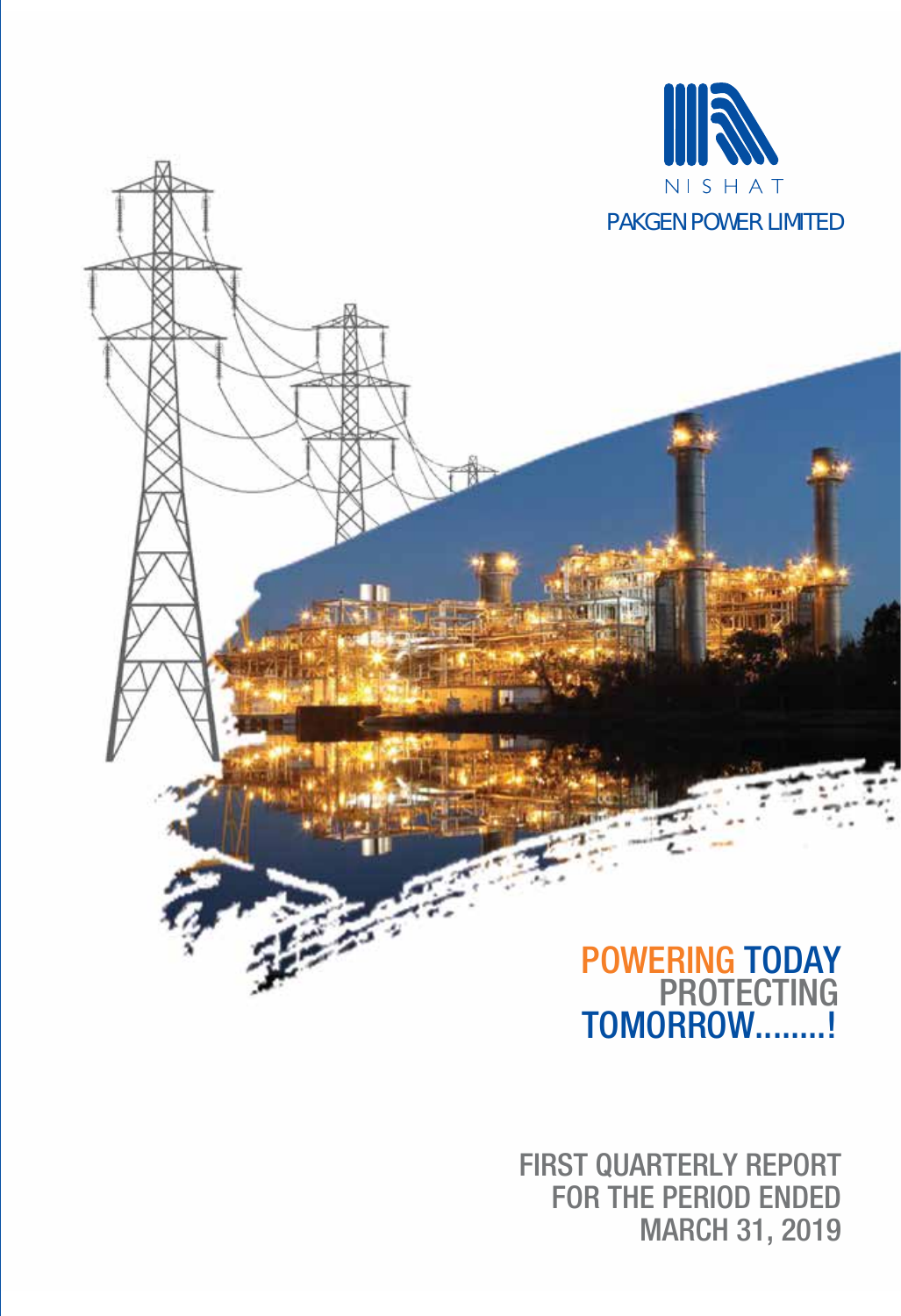# **CONTENTS**

- 02 Company Profile
- 03 Directors' Report
- 04 Directors' Report (Urdu)
- 06 Condensed Interim Statement of Financial Position
- 08 Condensed Interim Staement of Profit and Loss Account and Other Comprehensive Income
- 09 Condensed Interim Statement of Cash Flows
- 10 Condensed Interim Statement of Changes in Equity
- 11 Selected Notes to the Condensed Interim Financial Information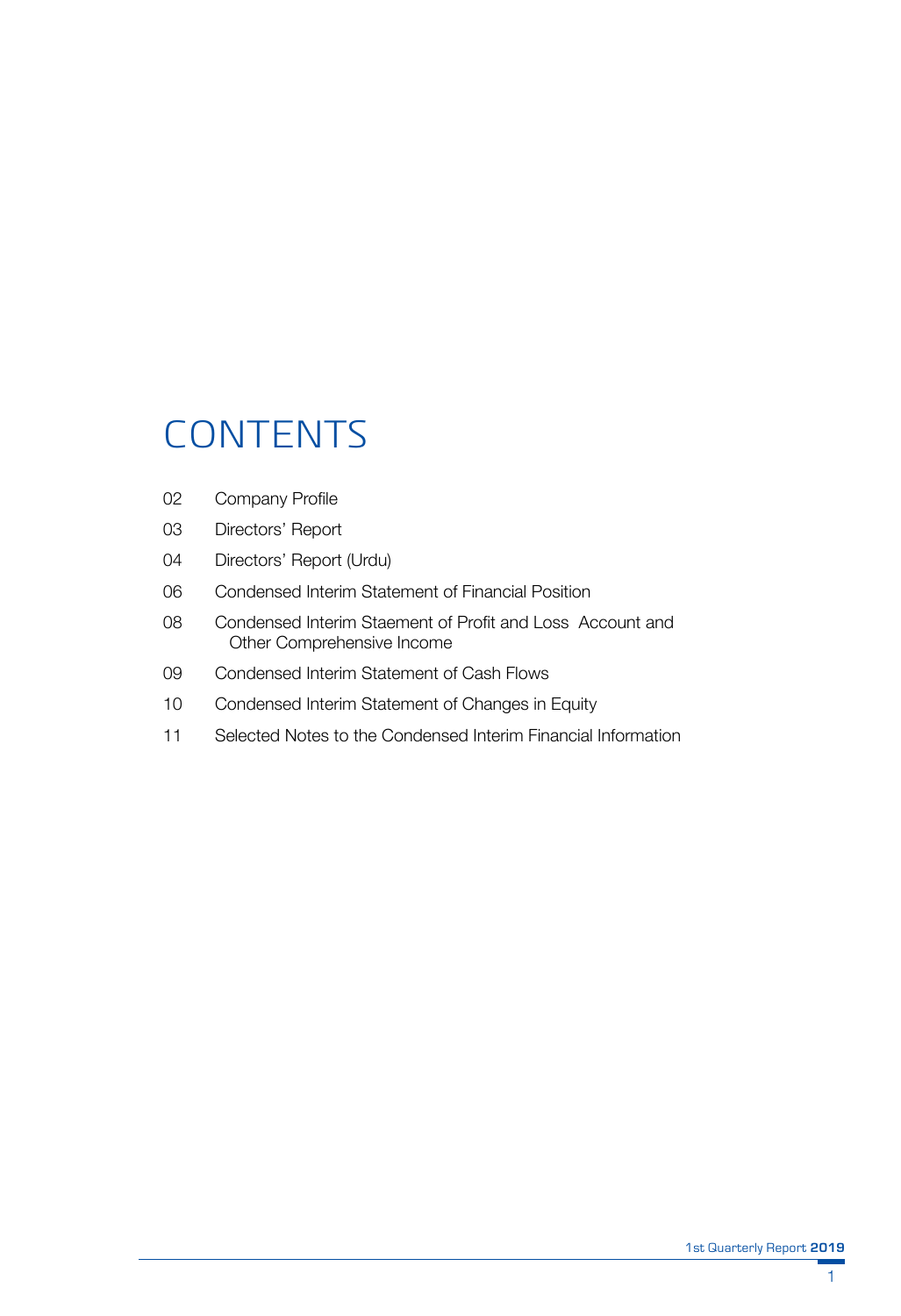## COMPANY PROFILE

| <b>THE COMPANY</b>                                                                | Pakgen Power Limited ("the Company") was incorporated in<br>Pakistan on 22 June 1995 under the Companies Ordinance,<br>1984 (Now Companied Act, 2017). The registered office is<br>situated at 53-A, Lawrence Road, Lahore. The principal<br>activities of the Company are to own, operate and maintain an<br>oil fired power station ("the Complex") having gross capacity<br>of 365 MW in Mehmood Kot, Muzaffargarh, Punjab, Pakistan. |          |
|-----------------------------------------------------------------------------------|------------------------------------------------------------------------------------------------------------------------------------------------------------------------------------------------------------------------------------------------------------------------------------------------------------------------------------------------------------------------------------------------------------------------------------------|----------|
| <b>BOARD OF DIRECTORS</b>                                                         | Mian Hassan Mansha<br>Mr. Aurangzeb Firoz<br>Mr. Shahid Malik<br>Dr. Arif Bashir<br>Mr. Farrukh Ifzal<br>Mr. Hassan Nawaz Tarar<br>Mr. Badar UI Hassan                                                                                                                                                                                                                                                                                   | Chairman |
| <b>CHIEF EXECUTIVE OFFICER</b>                                                    | Mr. Ghazanfar Hussain Mirza                                                                                                                                                                                                                                                                                                                                                                                                              |          |
| <b>AUDIT COMMITTEE</b>                                                            | Mr. Farrukh Ifzal<br>Mr. Aurangzeb Firoz<br>Mr. Shahid Malik                                                                                                                                                                                                                                                                                                                                                                             | Chairman |
| <b>HUMAN RESOURCE &amp;</b><br><b>REMUNERATION(HR &amp;R)</b><br><b>COMMITTEE</b> | Mr. Farrukh Ifzal<br>Mian Hassan Mansha<br>Mr. Badar UI Hassan                                                                                                                                                                                                                                                                                                                                                                           | Chairman |
| <b>CHIEF FINANCIAL OFFICER</b>                                                    | Mr. Syed Anees Hassan                                                                                                                                                                                                                                                                                                                                                                                                                    |          |
| <b>COMPANY SECRETARY</b>                                                          | Mr. Khalid Mahmood Chohan                                                                                                                                                                                                                                                                                                                                                                                                                |          |
| <b>BANKERS OF THE</b><br><b>COMPANY</b>                                           | Habib Bank Limited<br>The Bank of Punjab<br>Silk Bank Limited<br>United Bank Limited<br>Allied Bank Limited<br>National Bank of Pakistan<br>Bank Alfalah Limited<br>Faysal Bank Limited<br>Askari Bank Limited<br>Habib Metropolitan Bank Limited<br>MCB Bank Limited(Formerly NIB Bank Limited)<br>Bank Islamic Pakistan Limited<br>Al Baraka Bank (Pakistan) Limited                                                                   |          |
| <b>AUDITOR OF THE</b><br><b>COMPANY</b>                                           | Riaz Ahmad & Co.<br><b>Chartered Accountants</b>                                                                                                                                                                                                                                                                                                                                                                                         |          |
| <b>LEGAL ADVISOR OF</b><br><b>THE COMPANY</b>                                     | Mr. M. Aurangzeb Khan<br>Advocate High Court                                                                                                                                                                                                                                                                                                                                                                                             |          |
| <b>REGISTERED OFFICE</b>                                                          | 53-A, Lawrence Road,<br>Lahore-Pakistan<br>UAN: 042-111-11-33-33                                                                                                                                                                                                                                                                                                                                                                         |          |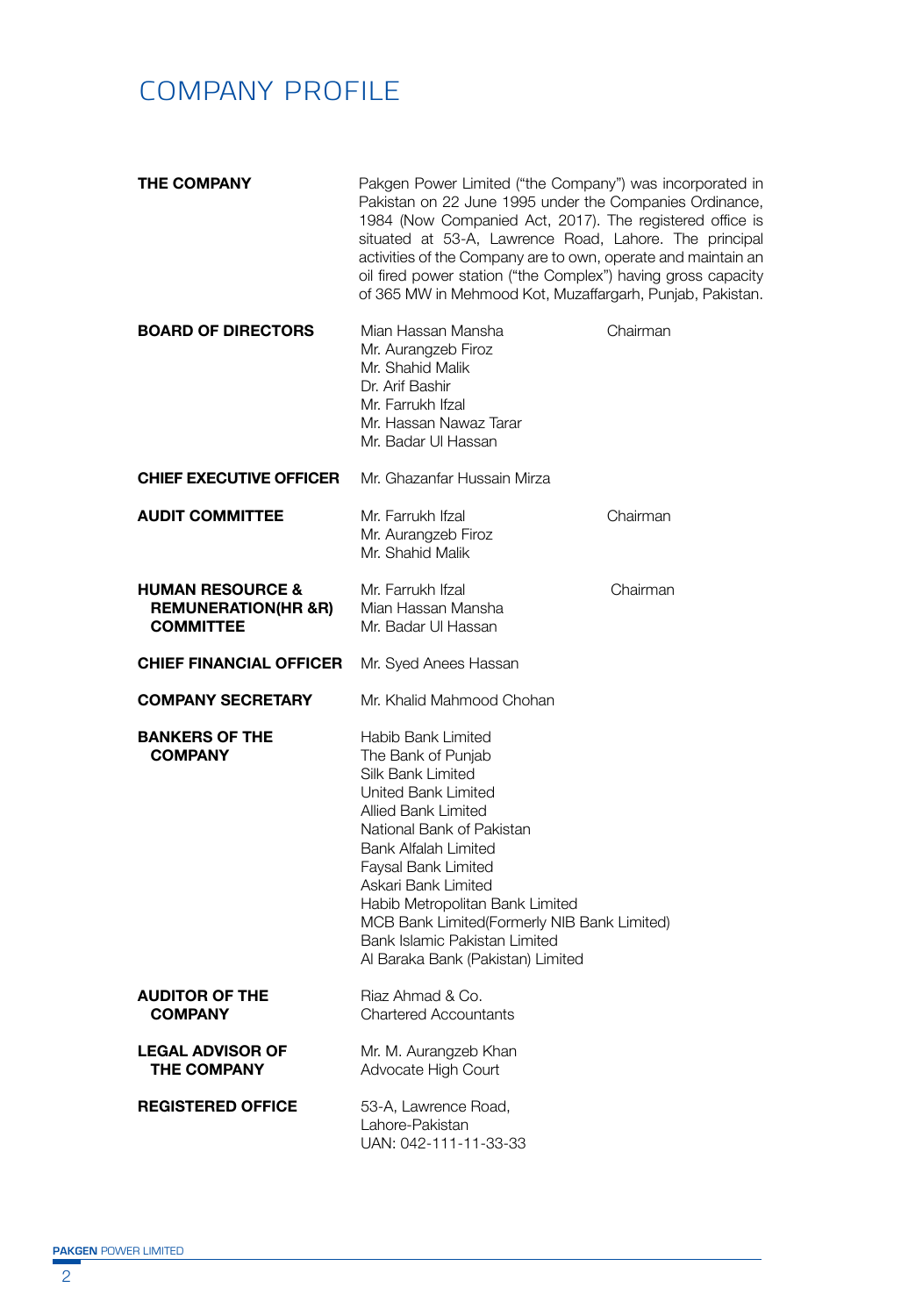| <b>HEAD OFFICE</b>     | 1-B, Aziz Avenue, Gulberg-V,<br>Lahore- Pakistan<br>Tel: 042-35717090-96<br>Fax: 042-35717239                                                                                 |
|------------------------|-------------------------------------------------------------------------------------------------------------------------------------------------------------------------------|
| <b>SHARE REGISTRAR</b> | Central Depository Company of Pakistan Limited<br>CDC House, 99-B. Block-B. S.M.C.H.S.<br>Shahra-e-Faisal, Karachi-74400<br>Tel: (92-21) 111-111-500<br>Fax: (92-21) 34326053 |
| <b>PLANT</b>           | Mehmood Kot, Muzaffargarh,<br>Punjab - Pakistan.                                                                                                                              |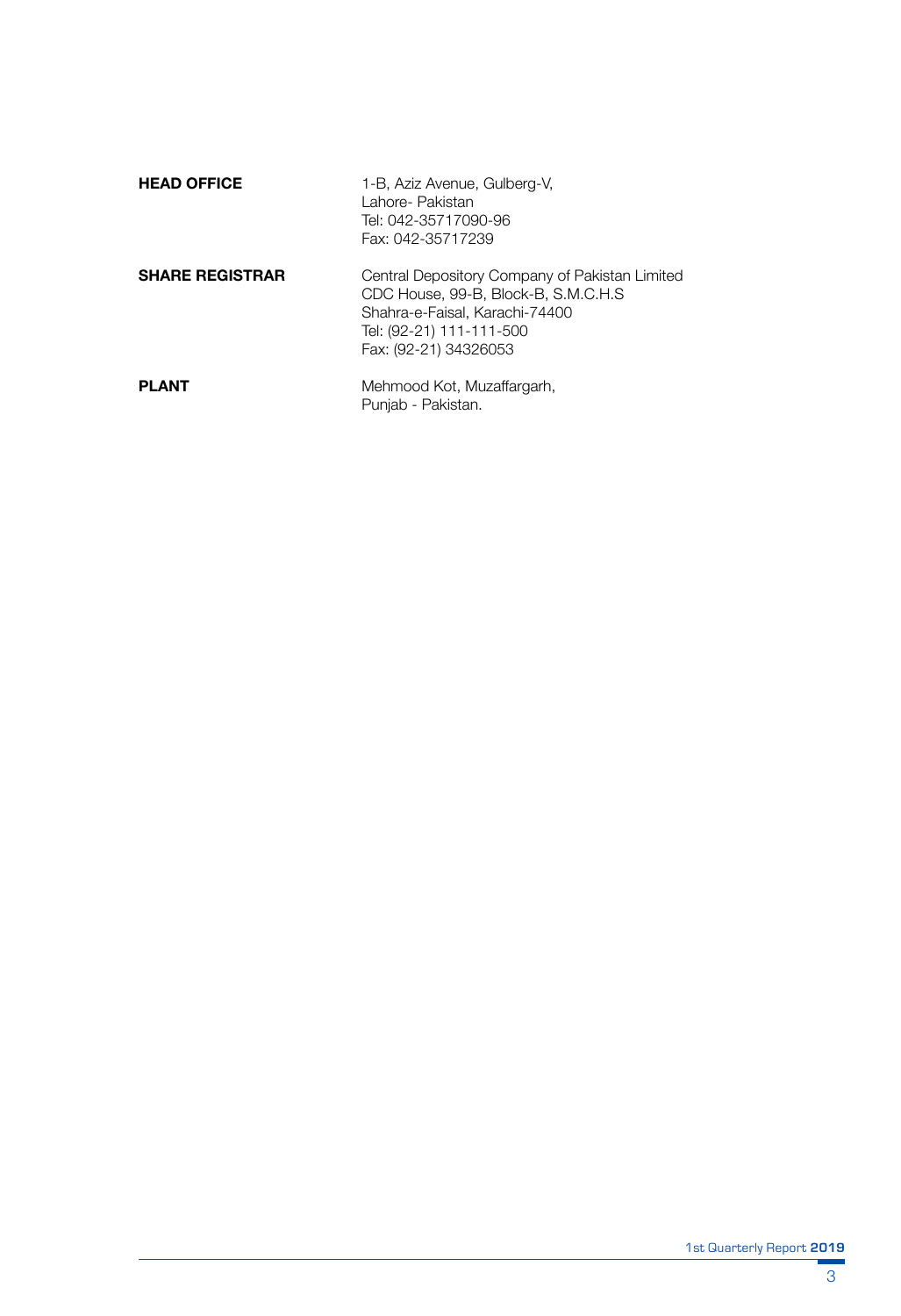## DIRECTORS' REPORT

The Directors of Pakgen Power Limited "the Company" are pleased to present their report together with operational and financial results of your Company for the period ended 31 March 2019.

We report that during the period under review power plant by achieving all the operating standards dispatched 142.357 MWH of electricity as compared with 258.020 MWH dispatched during the corresponding three months of the previous financial year. Resultantly, the capacity factor remained at 18.80% as against 34.30% demonstrated in the comparable three months of the previous financial year.

#### **Operation Financial Results:**

The financial results of the Company for period ended 31 March 2019 are as follows:

|                                       |           | <b>PERIOD ENDED</b> |
|---------------------------------------|-----------|---------------------|
| <b>Financial Highlights</b>           | 31 March  | 31 March            |
|                                       | 2019      | 2018                |
| Revenue (Rs '000')                    | 3,561,721 | 4.111.464           |
| Gross profit (Rs '000')               | 1.005.388 | 565.033             |
| Gross profit ratio to revenue (%)     | 28.23%    | 13.75%              |
| After tax profit (Rs '000')           | 646,774   | 335,229             |
| After tax profit ratio to revenue (%) | 18.16%    | 8.15%               |
| Earnings per share (Rs)               | 1.74      | 0.9                 |

The Company has posted after tax profit of Rs. 646.774 million as against Rs. 335.229 million profit earned in the comparative period. The net profits of the Company demonstrated the earnings per share of Rs. 1.74 as against Rs. 0.90 per share in the corresponding previous period.

Our sole customer CPPA-G remains unable to meet its obligations in accordance with the Power Purchase Agreement (PPA) which are secured under a sovereign guarantee of Government of Pakistan. As on 31 March 2019, an amount of Rupees 16.772 billion was outstanding against CPPA-G of these Rupees 474.202 Million was classified overdue. The Company is pursuing the matter, collectively with other IPPs on IPPAC (Independent Power Producer Advisory Council) platform, with the Relevant authorities and ministries. the Company has received assurance of higher payment allocations during April to June 2019 period.

During the period, January to March 2019, Company produced and sold electricity only in the month of January 2019. The plant was on standby mode for the month of February and March due to low national demand in comparison with  $1<sup>st</sup>$  Quarter 2018. This was as per instructions of National Power Control Center (NPCC).

#### **Corporate objectives:**

Being a responsible and reliable energy company, we aim to facilitate the nation in reducing its cost of energy by maintaining high efficiency and availability of plant.

### **Total number of Directors:** (a) Male 7 (b) Female: 0 **Composition:** (i) Independent Directors 1 1 (ii) Other Non-executive Directors 6 (iii) Executive Directors 1 1

#### **COMPOSITION OF BOARD:**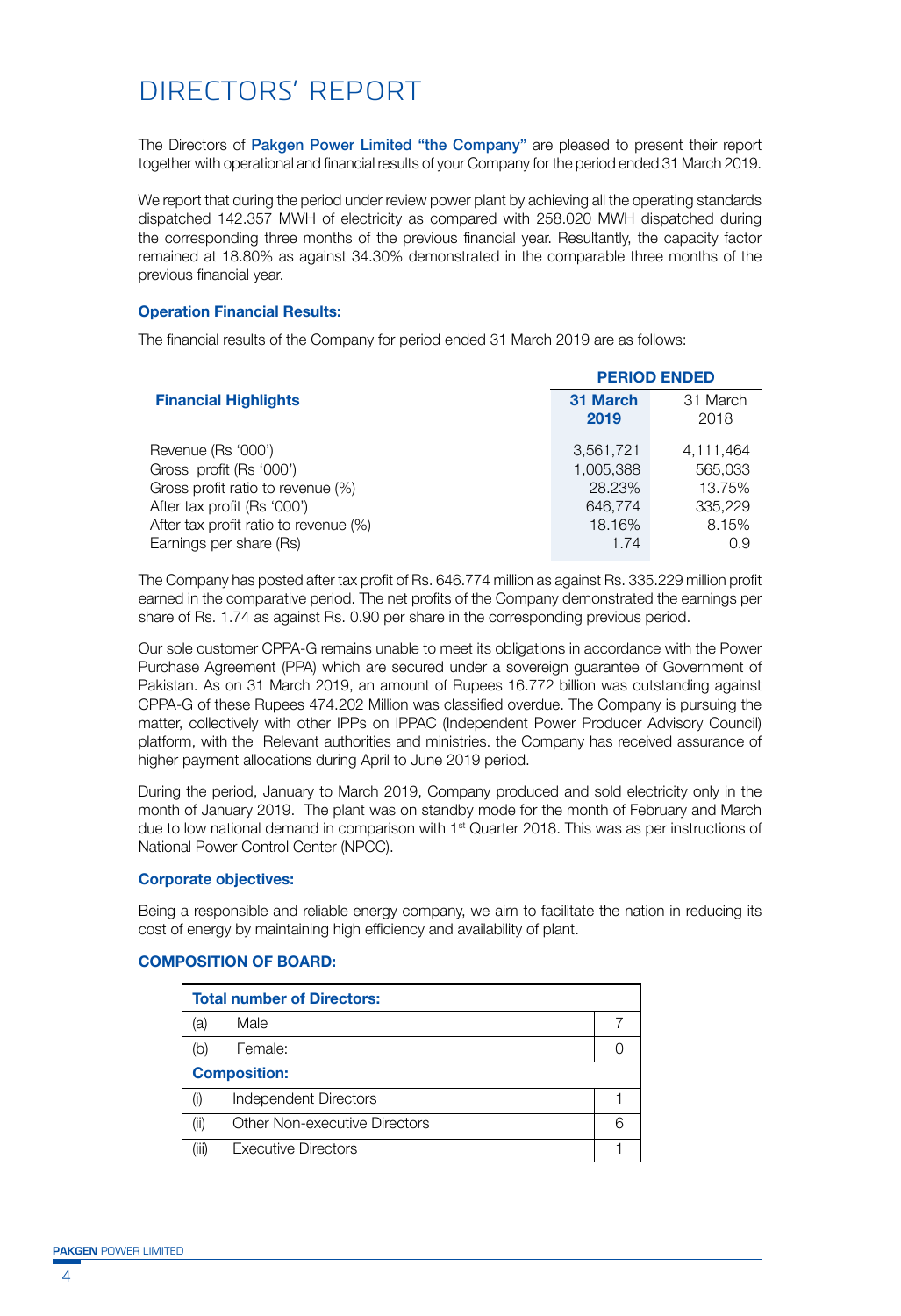#### **COMMITTEES OF THE BOARD:**

#### **Audit Committee of the Board:**

|   | Sr. # Name of Member |                    |
|---|----------------------|--------------------|
|   | Mr. Farrukh Afzal    | (Member/ Chairman) |
|   | Mr. Aurangzeb Firoz  | (Member)           |
| З | Mr. Shahid Malik     | (Member)           |

#### **Human Resource & Remuneration (HR&R) Committee:**

| Sr. # Name of Member |                 |
|----------------------|-----------------|
| Mr. Farrukh Ifzal    | Member/Chairman |
| Mian Hassan Mansha   | Member          |
| Mr. Badar-ul-Hassan  | Member          |

#### **DIRECTORS' REMUNERATION:**

The company does not pay remuneration to its non-executive directors including independent directors except for meeting fee. Aggregate amount of remuneration paid to executive and nonexecutive directors have been disclosed in note 10 of the annexed financial statements.

#### **Acknowledgement:**

The board appreciates the management for establishing a modern and motivating working climate and promoting high levels of performance in all areas of the power plant. We also appreciate the efforts of the company's workforce for delivering remarkable results and we wish for their long life relationship with the Company.

#### **For and on behalf of the Board of Directors**

Charcuston 4. Mire

**Mr.Ghazanfar Hussain Mirza Mr.Ghazanfar Hussain Mirza Mr. Arif Bashir**<br>Chief Executive Officer Chief Executive Officer Lahore: 25th April 2019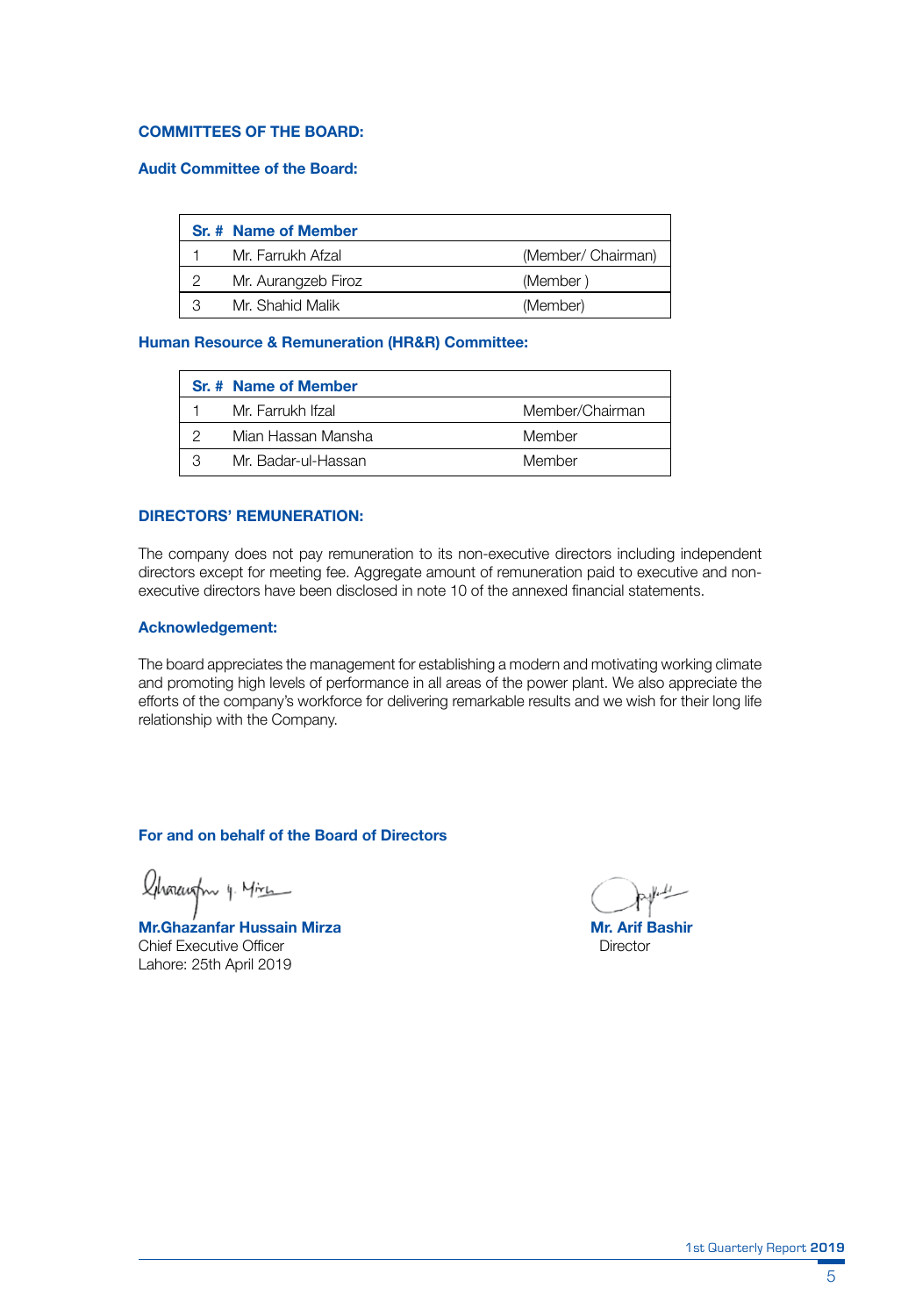ڈائریکٹرزر پورٹ پاک جن یاورلمپٹڈ

یاک جن یادرلمیٹڈ "دی کمپنی" کے ڈائریکٹرز 113مارچ2019 پختتیہ مدت کے لئے آپ کی کمپنی کے آپریشنل اور مالیاتی نتائج پرمشتمل اپنی ر بورٹ پیش کرتے ہوئےخوشی محسوس کررہے ہیں۔

ہم بیان کرتے ہیں کہ زیر جائزہ مدت کے دوران پلانٹ نے گزشتہ مالی سال کی اسی سہ ماہی کے دورالHWH ۔ 373.309 ترسیل ک مقاطے 258.020MWH کے تمام اپریڈنگ معیارات حاصل کئے ہیں۔نینجناً گزشتہ مالی سال کی اسی مدت میں کپیسٹی فیکٹر34.30فیصد کے مقابله میں18.8فیصد پر برقرارر ہا۔

مالياتي نتائج:

| ------<br>,,,,,,,,,,                  |             |               |
|---------------------------------------|-------------|---------------|
| مالى جھلكياں                          | 31مارچ2019ء | 31 مارچ 2018ء |
| محصولات(000روپے)                      | 3,561,721   | 4,111,464     |
| مجموعی منافع (000 روپے )              | 1,005,388   | 565,033       |
| مجموعى منافع تناسب محصولات (فيصد )    | 28.23%      | 13.75%        |
| بعداز ٹیکس منافع (000روپے)            | 646.771     | 335,229       |
| بعدازتيكس منافع تناسب محصولات (فيصد ) | 18.16%      | 8.15%         |
| آمدن فی خصص(روپے)                     | 1.74        | 0.90          |

31 مار چ1019 کو *فتم ہونے و*الی م*دینے کے لئے کمپنی کے* مالیاتی نتائج مندرجہ ذیل ہیں:

۔<br>سمپنی نے تقابلی مدت میں335.229ملین روپے منافع کے برنکس16.771 ملین روپے بعداز ٹیکس منافع درج کیا ہے۔سمپنی کا خالص منافع ،گذشتہ مدت میں0.90روپے فی شیئر کے مقاطے میں1.74روپے فی شیئرآمدن سے خلا ہرہوتا ہے۔

ہماری واحدصارف(CPPA-G) سینٹرل یاور پر چیز نگ ایجنسی ( گارٹی )لمیٹیڈیکلی کی خریداری کے معامدے(PPA) جوحکومت یا کستان کی ایک خودمخارضانت کے تحت حاصل کیا گیا کے مطابق این ذمہ دار یوں کو پورا کرنے کے قابل نہیں رہا۔31 مارچ2019ءکو (CPPA-G) سینٹرل یاور پر چزنگ ایجنسی ( گارٹٹی )لمیٹڈ کے ذمہ بقایا قم 16.772 بلین روپے تھےجس میں سے 474.202 ملین روپے کی قم زائدالميعادتقى يحلومت پا کستان کی متعلقہ وزارت کے ہاں بار ہام تبہ معاملہ احاگرکرنے کے باوجودصورت حال میں کوئی بہتری نہیں ہوئی ہےجس کے نتیجہ میں ابندھن کی فراہمی بے ۔<br>قاعدہ ہوئی جس نے پلانٹ کی کارروائیوں کومتاثر کیا ہے۔کمپنی متعلقہاٹھارٹیز اوروزارت کے ہاں آئی بی پی اے پانے فارم ردیگرآئی بی بی کے ساتھ ل کرمعاملات کا تعاقب کررہی ہے۔کپنی کوایریل تاجون 2019 کے دوران اعلیٰ ادائیگیوں کی تشخیص کا یقین دلایا گیاہے۔

مدت جنوری تامارچ 2019کےدوران، کمپنی نےصرف جنوری2019کے مہینیہ میں بجلی پیدااورفر وخت کی۔ پلانٹ 2018 کی پہلی سہ ماہی کے مقابلے کم قومی طلب کی دجہ سےفر وری اور مارچ کےمہینہ میں سٹینڈ پائی موڈ برتھا۔ پیشنل ماور کنٹر (NPCC) کی ہدایات کےمطابق کیا گیا تھا۔ كاريوريث مقاصد:

ایک ذید داراورقابل بھروسہ انرجی کمپنی کی حیثیت ہے،ہم پلانٹ کی اعلیٰ کارکر دگی اور دستیانی کو برقرارر کھتے ہوئے بجلی کےاخراجات کوکم کرنے میں قوم کوسہولت دینے کامقصدر کھتے ہیں۔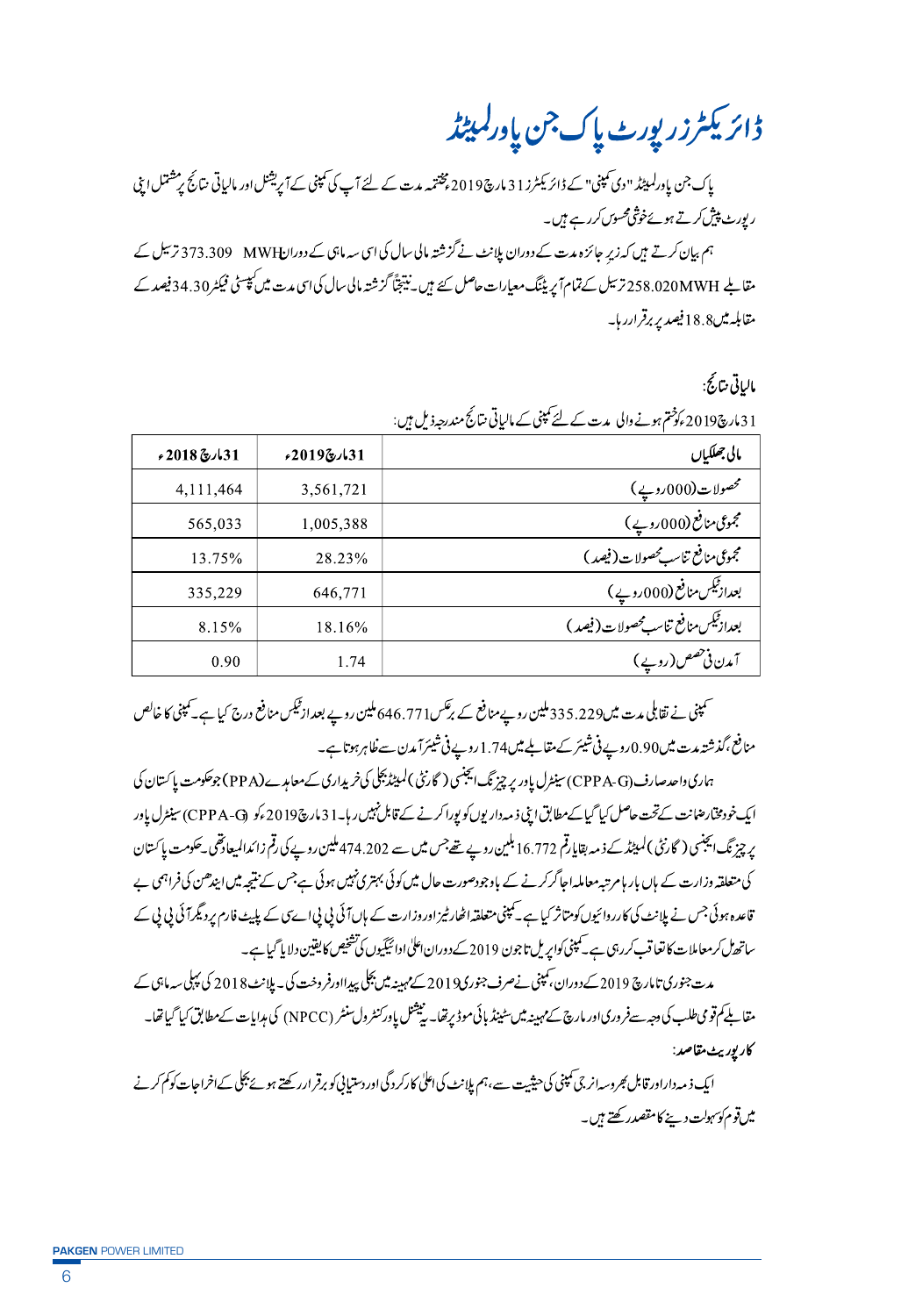## يورڈ کی تشکیل:

|   | ڈائریکٹرز کیکل تعداد                                     |
|---|----------------------------------------------------------|
|   | $\mathcal{P}(a)$                                         |
| 0 | (b)خاتون                                                 |
|   | تشكيل                                                    |
|   | (i) آزادڈائریکٹرز                                        |
| 6 | (ii)دىگرنانا ئېزىك <sup>ى</sup> ۋڈائرىكى <sup>ت</sup> رز |
|   | (iii)ايڳزيکڻوڈائريکٹرز                                   |

بورڈ کی کمیٹیاں:

بور ڈ کی آڈیٹ کمیٹی:

| نام رکن                      | تميرشار |
|------------------------------|---------|
| جناب فرخ افضال (رکن/چیئرمین) |         |
| جناباورنگ زیب فیروز (رکن)    |         |
| جناب شامدملک (رکن)           |         |
|                              |         |

ہومن ریسورس اینڈ ریمنریشن (HR&R) کمیٹی:

| نام رکن                               | نمبرشار |
|---------------------------------------|---------|
| جناب فرخ افضال (رکن/چیئرمین)          |         |
| ميان حسن منشاء (رکن)                  |         |
| جناب <i>بدراک<sup>ھی</sup>ن</i> (رکن) |         |

.<br>ڈائریکٹرز کامشاہرہ:

۔<br>سمپنی اپنے آزادڈائریکٹرزسمیت نان ایگزیکٹوڈائریکٹرزکوا جلاس فیس کےعلاوہ کوئی مشاہرہ ادانہیں کرتی ہے۔ایگزیکٹواورنان ایگزیکٹو ڈائریکٹرزکوادا کئے جانے والے مشاہرہ کی مجموعی رقم منسلکہ مالی حسابات کےنوٹ10 میں منکشف ہے۔ اظهارتشكر

ہم،ایک جدیداورحوصلہافزاءکام کے ماحول کے قیام اور پاور پلانٹ کےتمام شعبوں میں اعلیٰ کلح کی کارکر دگی کوفر وغ دینے کے لئے بھی انتظامیہ کی تعریف کرتے ہیں۔ہم قابل ذکر بنانج کی فراہمی کے لئے کمینی کے تمام عملہ کی مسلس حمایت ہخت محنت اورعز م کوجمی سراہتے ہیں اورہم کمینی کے ساتھ ان کےطویل تعلقات حاجتے ہیں۔

منجانب مجلس نظماء

Ahoneugh y. Mire (غفنفر<sup>حس</sup>ین مرزا) چيف ايگزيکڻوآفيسر لاہور: 25 اپریل 2019ء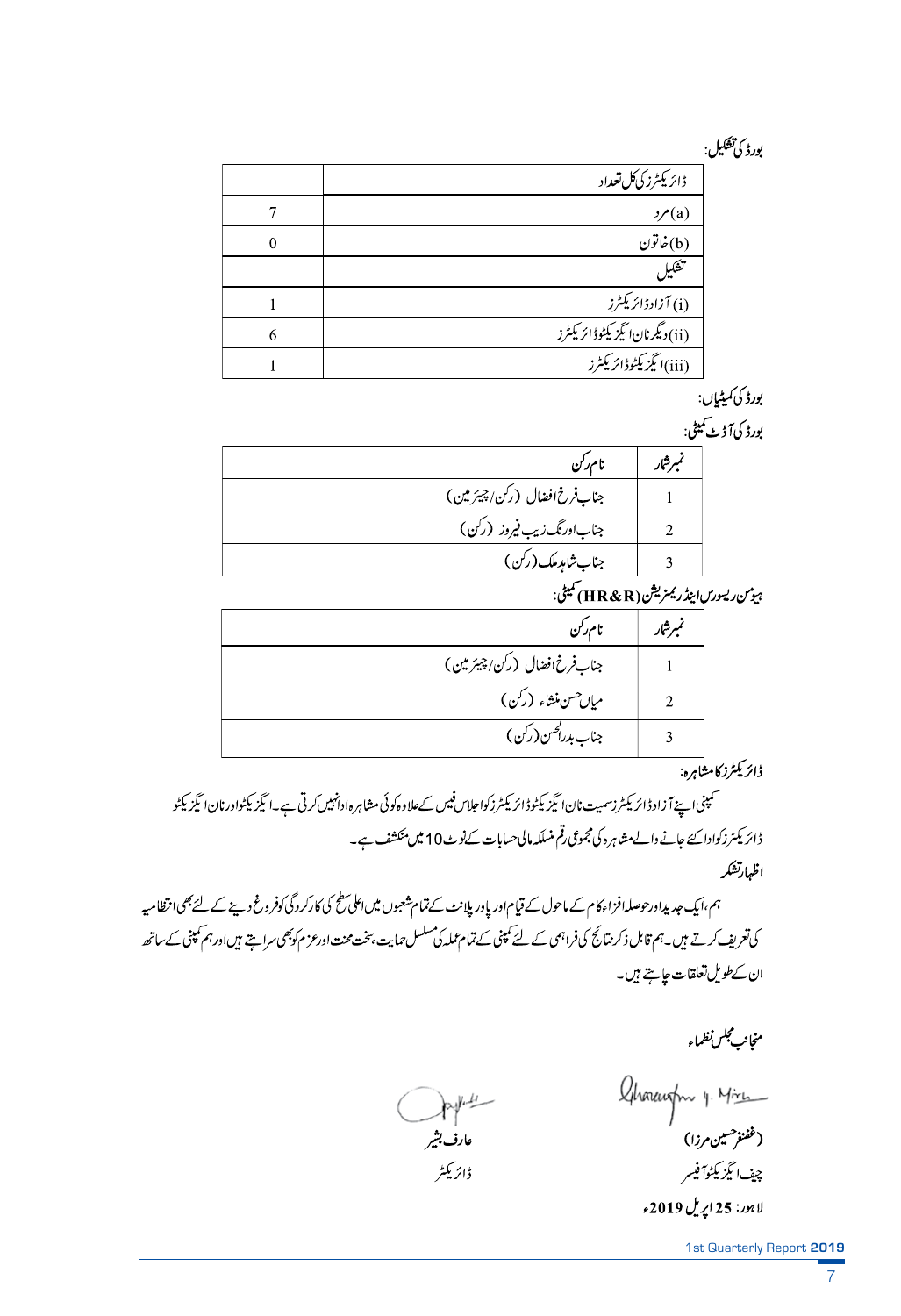## CONDENSED INTERIM STATEMENT OF FINANCIAL POSITION (UN-AUDITED)

As at 31 March 2019

|                                                                                                                                    |             | <b>Un-audited</b><br>31 March                          | Audited<br>31 December                               |
|------------------------------------------------------------------------------------------------------------------------------------|-------------|--------------------------------------------------------|------------------------------------------------------|
|                                                                                                                                    | <b>Note</b> | 2019                                                   | 2018<br>(Rupees in thousand)                         |
| <b>EQUITY AND LIABILITIES</b>                                                                                                      |             |                                                        |                                                      |
| <b>SHARE CAPITAL AND RESERVES</b>                                                                                                  |             |                                                        |                                                      |
| Authorized share capital<br>400,000,000 (2018: 400,000,000)<br>ordinary shares of Rupees 10 each                                   |             | 4,000,000                                              | 4,000,000                                            |
| Issued, subscribed and paid up share capital<br>Capital reserve<br>Revenue reserve - un-appropriated profit                        |             | 3,720,816<br>116,959<br>12,944,557                     | 3,720,816<br>116,959<br>12,855,905                   |
| <b>Total Equity</b>                                                                                                                |             | 16,782,332                                             | 16,693,680                                           |
| <b>LIABILITIES</b>                                                                                                                 |             |                                                        |                                                      |
| <b>NON-CURRENT LIABILITY</b>                                                                                                       |             |                                                        |                                                      |
| Long-term finance - secured<br>Provision for Gratuity                                                                              |             | 29,274                                                 | 29,349                                               |
| <b>CURRENT LIABILITIES</b>                                                                                                         |             | 29,274                                                 | 29,349                                               |
| Trade and other payables<br>Accrued mark-up<br>Short-term borrowings<br>Current portion of long-term finance<br>Unclaimed dividend | 5           | 755,810<br>261,749<br>10,562,017<br>222,913<br>564,618 | 527,540<br>126,510<br>11,093,800<br>334,369<br>6,732 |
|                                                                                                                                    |             | 12,367,107                                             | 12,088,951                                           |
| <b>Total liabilities</b>                                                                                                           |             | 12,367,107                                             | 12,118,300                                           |
| <b>CONTINGENCIES AND COMMITMENTS</b>                                                                                               | 6           |                                                        |                                                      |
| <b>TOTAL EQUITY AND LIABILITIES</b>                                                                                                |             | 29,178,713                                             | 28,811,980                                           |

The annexed notes form an integral part of this condensed interim financial information.

Charcuston 4. Mirci

 $M_{\text{max}}$ 

**CHIEF EXECUTIVE DIRECTOR CHIEF FINANCIAL OFFICER**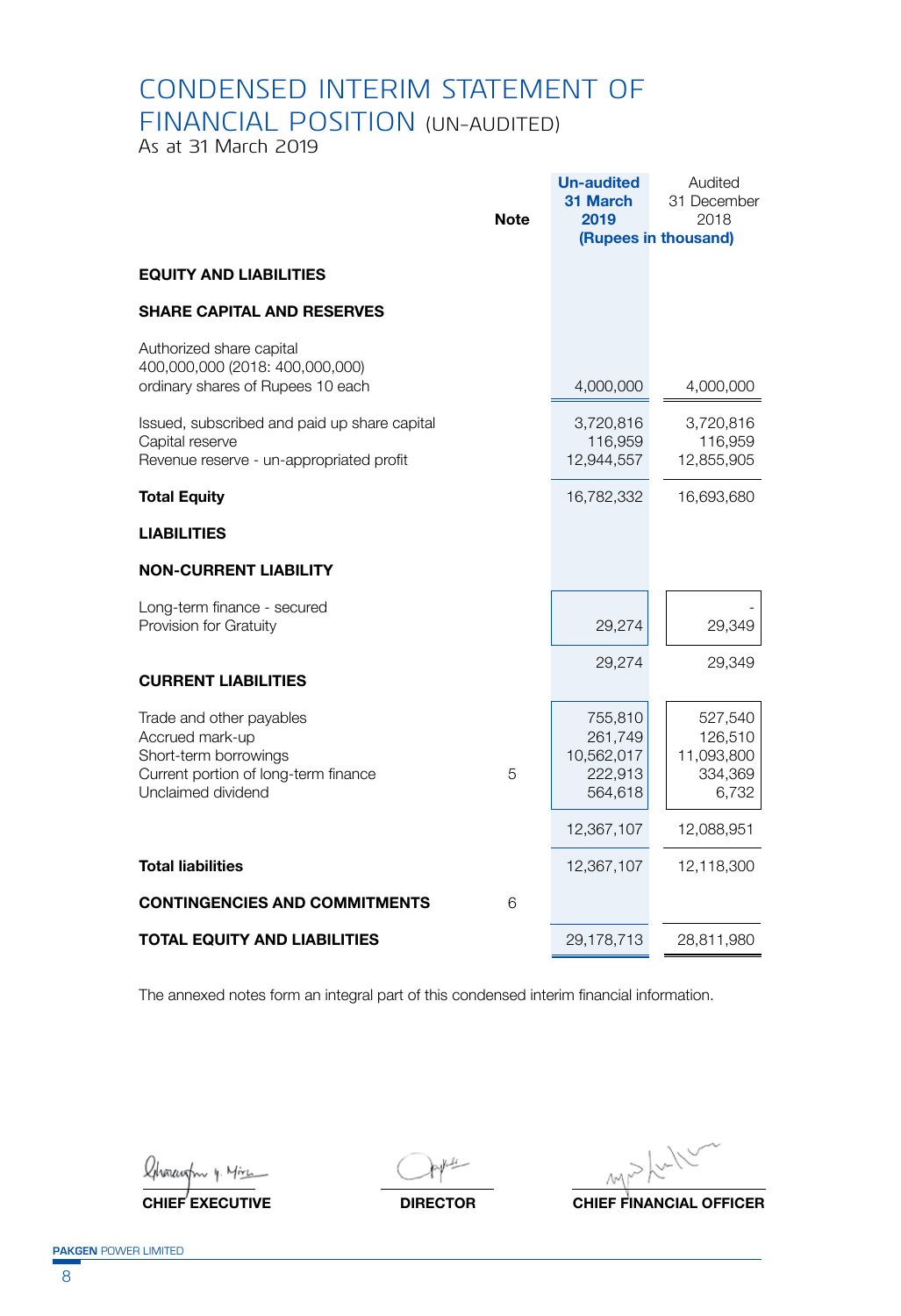|                                                                                                                                                                                                                                         | <b>Note</b> | <b>Un-audited</b><br>31 March<br>2019                                                                             | Audited<br>31 December<br>2018<br>(Rupees in thousand)                                                           |
|-----------------------------------------------------------------------------------------------------------------------------------------------------------------------------------------------------------------------------------------|-------------|-------------------------------------------------------------------------------------------------------------------|------------------------------------------------------------------------------------------------------------------|
| <b>ASSETS</b>                                                                                                                                                                                                                           |             |                                                                                                                   |                                                                                                                  |
| <b>NON-CURRENT ASSETS</b>                                                                                                                                                                                                               |             |                                                                                                                   |                                                                                                                  |
| Property, plant and equipment<br>Lomg Term Loans<br>Long-term security deposits                                                                                                                                                         | 7           | 7,454,986<br>46,480<br>300                                                                                        | 7,680,263<br>30,205<br>300                                                                                       |
|                                                                                                                                                                                                                                         |             | 7,501,766                                                                                                         | 7,710,768                                                                                                        |
| <b>CURRENT ASSETS</b>                                                                                                                                                                                                                   |             |                                                                                                                   |                                                                                                                  |
| Stores, spare parts and other consumables<br>Fuel stock<br>Trade debts<br>Advances and short-term prepayments<br>Loan to associated company<br>Other receivables<br>Accrued interest<br>Sales tax recoverable<br>Cash and bank balances |             | 838,037<br>1,253,809<br>16,772,159<br>442,422<br>950,000<br>140,095<br>9,004<br>1,221,821<br>49,600<br>21,676,947 | 832,661<br>516,398<br>16,939,272<br>378,385<br>1,000,000<br>276,445<br>9,258<br>1,145,615<br>3,178<br>21,101,212 |
| <b>TOTAL ASSETS</b>                                                                                                                                                                                                                     |             | 29,178,713                                                                                                        | 28,811,980                                                                                                       |

Ahonewsfro y. Mirc

神 (

 $MN$ 

**CHIEF EXECUTIVE DIRECTOR CHIEF FINANCIAL OFFICER**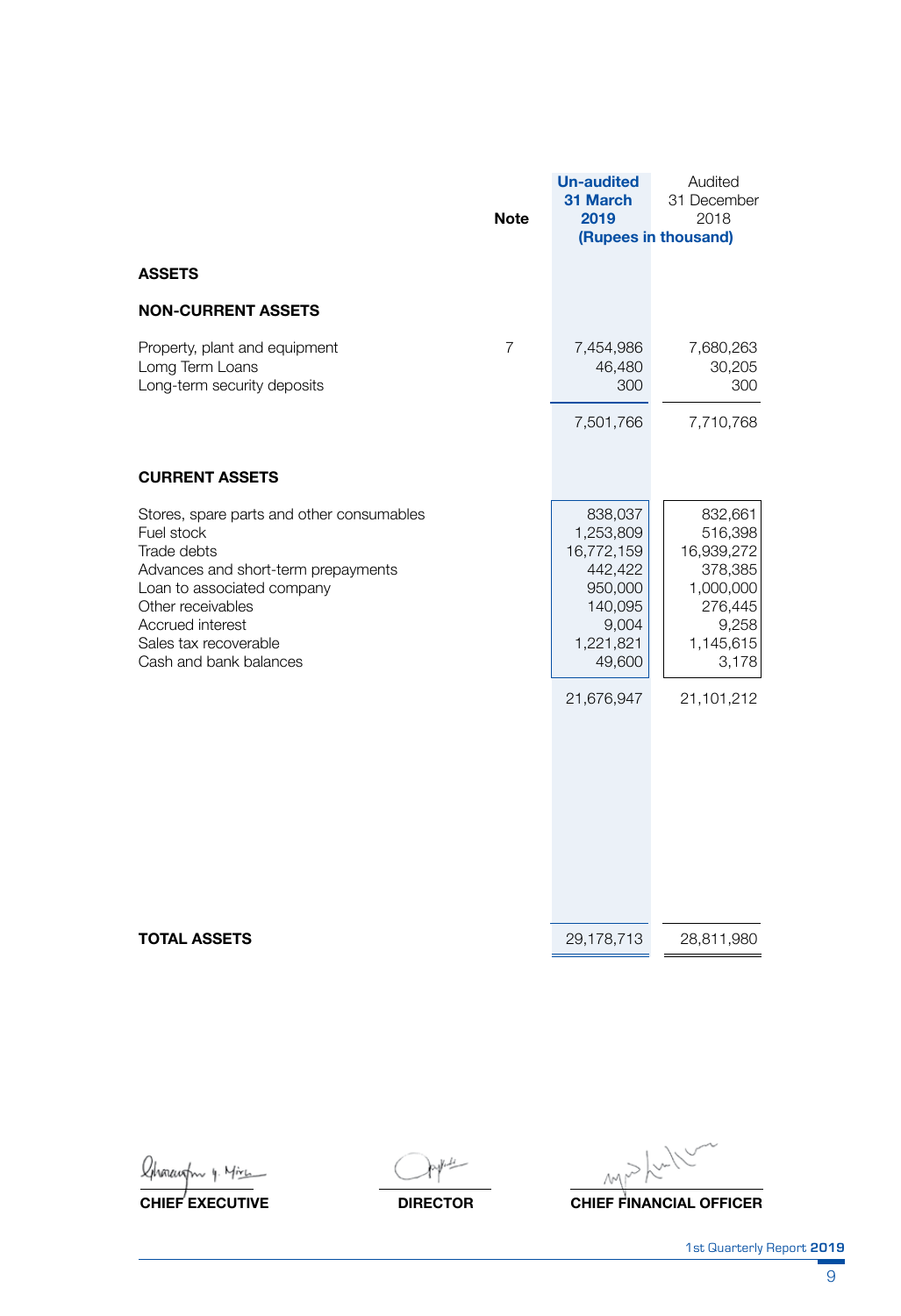### CONDENSED INTERIM STAEMENT OF PROFIT AND LOSS ACCOUNT AND OTHER COMPREHENSIVE INCOME FOR THE QUARTER ENDED 31 MARCH 2019 (UN-AUDITED)

|                                                            |             | <b>Quarter Ended</b>                     |                          |
|------------------------------------------------------------|-------------|------------------------------------------|--------------------------|
|                                                            | <b>Note</b> | 31 March<br>2019<br>(Rupees in thousand) | 31 March<br>2018         |
|                                                            |             |                                          |                          |
| <b>REVENUE</b><br>COST OF SALES                            | 8           | 3,561,721<br>(2,556,333)                 | 4,111,464<br>(3,546,431) |
| <b>GROSS PROFIT</b>                                        |             | 1,005,388                                | 565,033                  |
| <b>ADMINISTRATIVE EXPENSES</b><br>OTHER OPERATING EXPENSES |             | (67, 759)<br>(482)                       | (57, 431)<br>(731)       |
| OTHER OPERATING INCOME                                     |             | 937,147<br>29,480                        | 506,871<br>3,064         |
| PROFIT FROM OPERATIONS<br><b>FINANCE COST</b>              |             | 966,627<br>(319, 853)                    | 509,935<br>(174, 706)    |
| PROFIT BEFORE TAXATION<br><b>TAXATION</b>                  |             | 646,774                                  | 335,229                  |
| PROFIT AFTER TAXATION                                      |             | 646,774                                  | 335,229                  |
| OTHER COMPREHENSIVE INCOME FOR THE PERIOD                  |             |                                          |                          |
| TOTAL COMPREHENSIVE INCOME FOR THE PERIOD                  |             | 646,774                                  | 335,229                  |
| EARNINGS/(LOSS) PER SHARE - BASIC<br>AND DILUTED (RUPEES)  |             | 1.74                                     | 0.90                     |

The annexed notes form an integral part of this condensed interim financial information.

Khonaustry 4. Mirci

 $M<sub>o</sub>$ 

**CHIEF EXECUTIVE DIRECTOR CHIEF FINANCIAL OFFICER**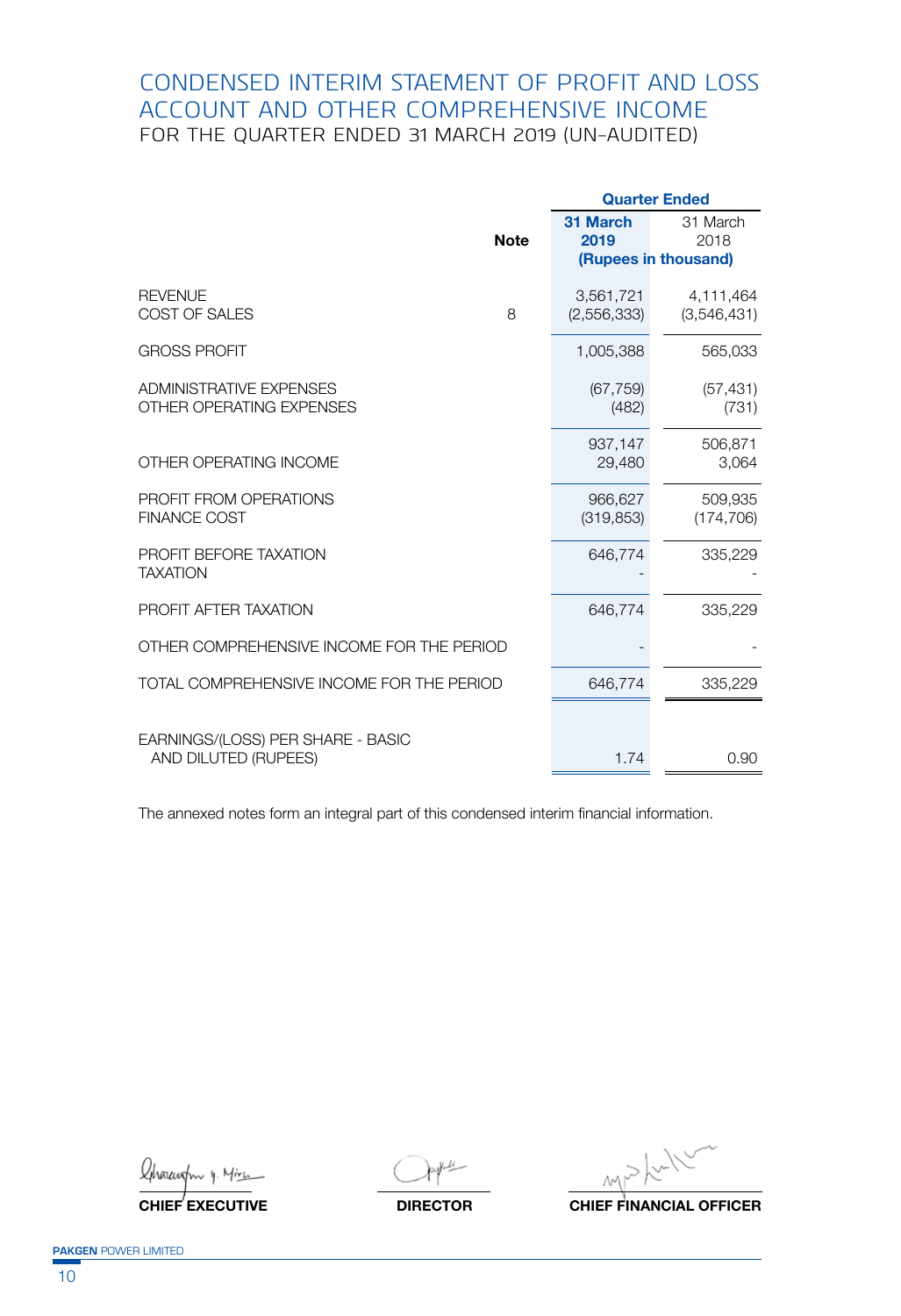### CONDENSED INTERIM STATEMENT OF CHANGES IN EQUITY FOR THE QUARTER ENDED 31 MARCH 2019 (UN-AUDITED)

|                                                                                    |                | <b>RESERVES</b> |                               |               |  |
|------------------------------------------------------------------------------------|----------------|-----------------|-------------------------------|---------------|--|
|                                                                                    |                | <b>Capital</b>  | Revenue                       |               |  |
|                                                                                    | <b>SHARE</b>   | <b>Retained</b> | $Un-$                         | <b>TOTAL</b>  |  |
|                                                                                    | <b>CAPITAL</b> | payments        | appropriated                  | <b>EQUITY</b> |  |
|                                                                                    |                | reserve         | profit                        |               |  |
|                                                                                    | ( - - -        |                 | -- Rupees in thousand ------- |               |  |
|                                                                                    |                |                 |                               |               |  |
| Balance as at 01 January 2018 (Audited)                                            | 3,720,816      | 116,959         | 11,766,415 15,604,190         |               |  |
| Transactions with owners - Final dividend for<br>the year ended 31 December 2017 @ |                |                 |                               |               |  |
| Rupees 1 per share                                                                 |                |                 | (372,081)                     | (372,081)     |  |
| Profit for the quarter ended 31 March 2018                                         |                |                 | 335,229                       | 335,229       |  |
| Other comprehensive income for the quarter<br>ended 31 March 2018                  |                |                 |                               |               |  |
| Total comprehensive income for the quarter<br>ended 31 March 2018                  |                |                 | 335,229                       | 335,229       |  |
| Balance as at 31 March 2018 - (Un-audited)                                         | 3,720,816      | 116,959         | 11,729,563 15,567,338         |               |  |
| Balance as at 01 January 2019 (Audited)                                            | 3,720,816      | 116,959         | 12,855,905 16,693,680         |               |  |
| Transactions with owners - Final dividend for<br>the year ended 31 December 2018 @ |                |                 |                               |               |  |
| Rupees 1.5 per share                                                               |                |                 | (558, 122)                    | (558, 122)    |  |
| Profit for the quarter ended 31 March 2019                                         |                |                 | 646,774                       | 646,774       |  |
| Other comprehensive income for the quarter<br>ended 31 March 2019                  |                |                 |                               |               |  |
| Total comprehensive income for the quarter<br>ended 31 March 2019                  |                |                 | 646,774                       | 646,774       |  |
| Balance as at 31 March 2019 - (Un-audited)                                         | 3,720,816      | 116,959         | 12,944,557 16,782,332         |               |  |
|                                                                                    |                |                 |                               |               |  |

The annexed notes form an integral part of this condensed interim financial information.

Kharcustny 4. Mirc

**CHIEF EXECUTIVE DIRECTOR CHIEF FINANCIAL OFFICER**

1st Quarterly Report **2019**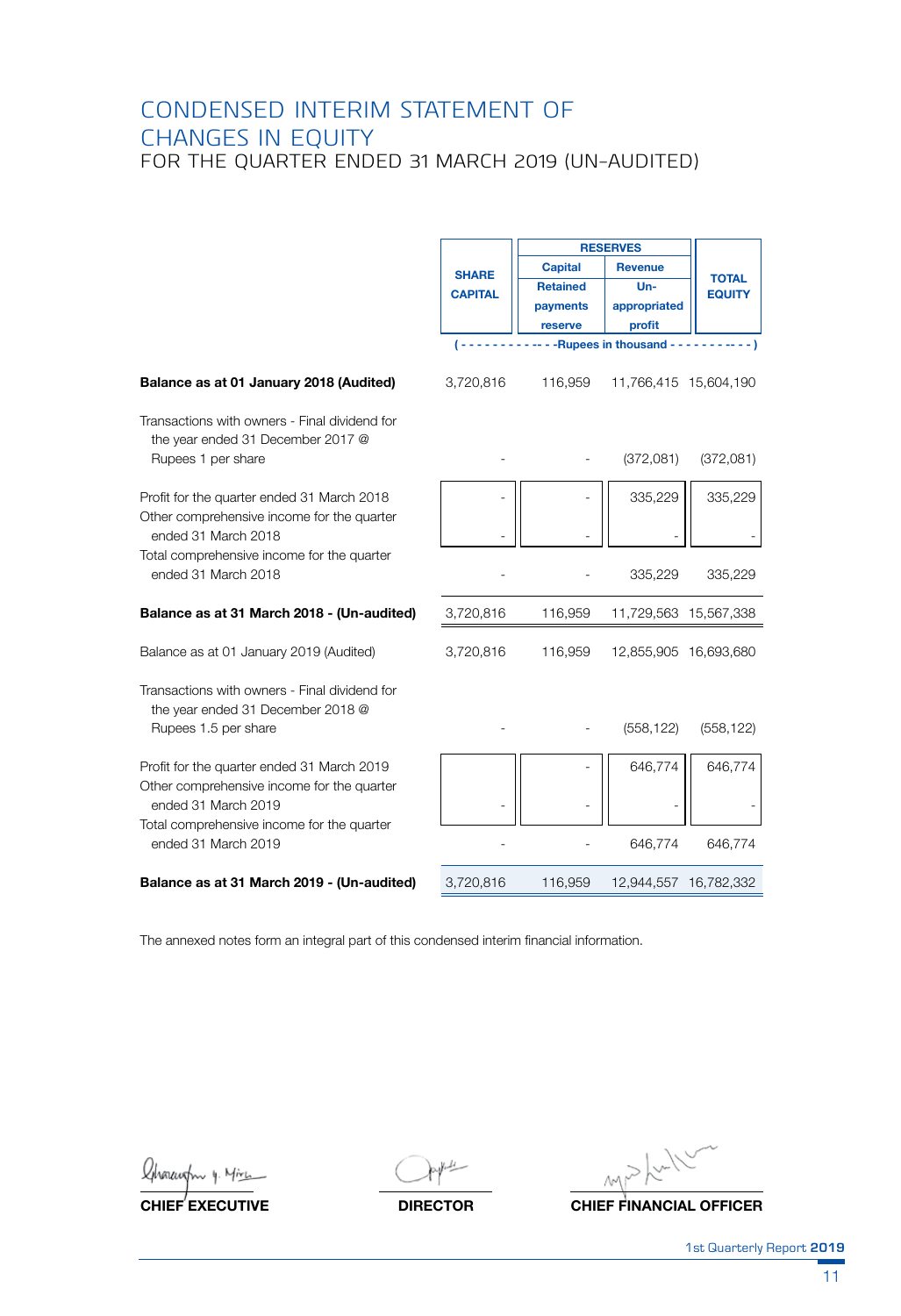### CONDENSED INTERIM STATEMENT OF CASH FLOWS FOR THE QUARTER ENDED 31 MARCH 2019 (UN-AUDITED)

| <b>Note</b>                                                                                                                       | 31 March<br>2019                                        | 31 March<br>2018<br>(Rupees in thousand)            |
|-----------------------------------------------------------------------------------------------------------------------------------|---------------------------------------------------------|-----------------------------------------------------|
| <b>CASH FLOWS FROM OPERATING ACTIVITIES</b>                                                                                       |                                                         |                                                     |
| Cash generated / (used in) from operations<br>9                                                                                   | 868,333                                                 | (56, 024)                                           |
| Finance cost paid<br>Interest income received<br>Net increase in long-term loans to employees<br>Income tax paid<br>Gratuity paid | (184, 614)<br>29,097<br>(16, 275)<br>(1,224)<br>(3,910) | (139,506)<br>2,633<br>(49, 169)<br>(5,087)<br>(469) |
| Net cash generated / (used in) from operating activities                                                                          | 691,407                                                 | (247, 622)                                          |
| <b>CASH FLOWS FROM INVESTING ACTIVITIES</b>                                                                                       |                                                         |                                                     |
| Capital expenditure on property, plant and equipment                                                                              | (1, 510)                                                | (5,352)                                             |
| Net cash (used in) investing activities                                                                                           | (1, 510)                                                | (5,352)                                             |
| <b>CASH FLOWS FROM FINANCING ACTIVITIES</b>                                                                                       |                                                         |                                                     |
| Repayment of long-term finance<br>Dividends paid                                                                                  | (111, 456)<br>(236)                                     | (111, 457)<br>(62)                                  |
| Net cash (used in) financing activities                                                                                           | (111, 692)                                              | (111, 519)                                          |
| Net increase / (decrease) in cash and cash equivalents                                                                            | 578,205                                                 | (364, 493)                                          |
| Cash and cash equivalents at beginning of the period                                                                              | (11,090,622)                                            | (9, 132, 822)                                       |
| Cash and cash equivalents at end of the period                                                                                    | (10, 512, 417)                                          | (9,497,315)                                         |
| <b>CASH AND CASH EQUIVALENTS</b>                                                                                                  |                                                         |                                                     |
| Cash in hand<br>Cash at banks<br>Short-term borrowings                                                                            | 189<br>49,411<br>(10, 562, 017)                         | 165<br>823,403<br>(10, 320, 883)                    |
|                                                                                                                                   | (10, 512, 417)                                          | (9,497,315)                                         |

The annexed notes form an integral part of this condensed interim financial information.

hanust

 $\mathcal{M}$ 

**CHIEF EXECUTIVE DIRECTOR CHIEF FINANCIAL OFFICER**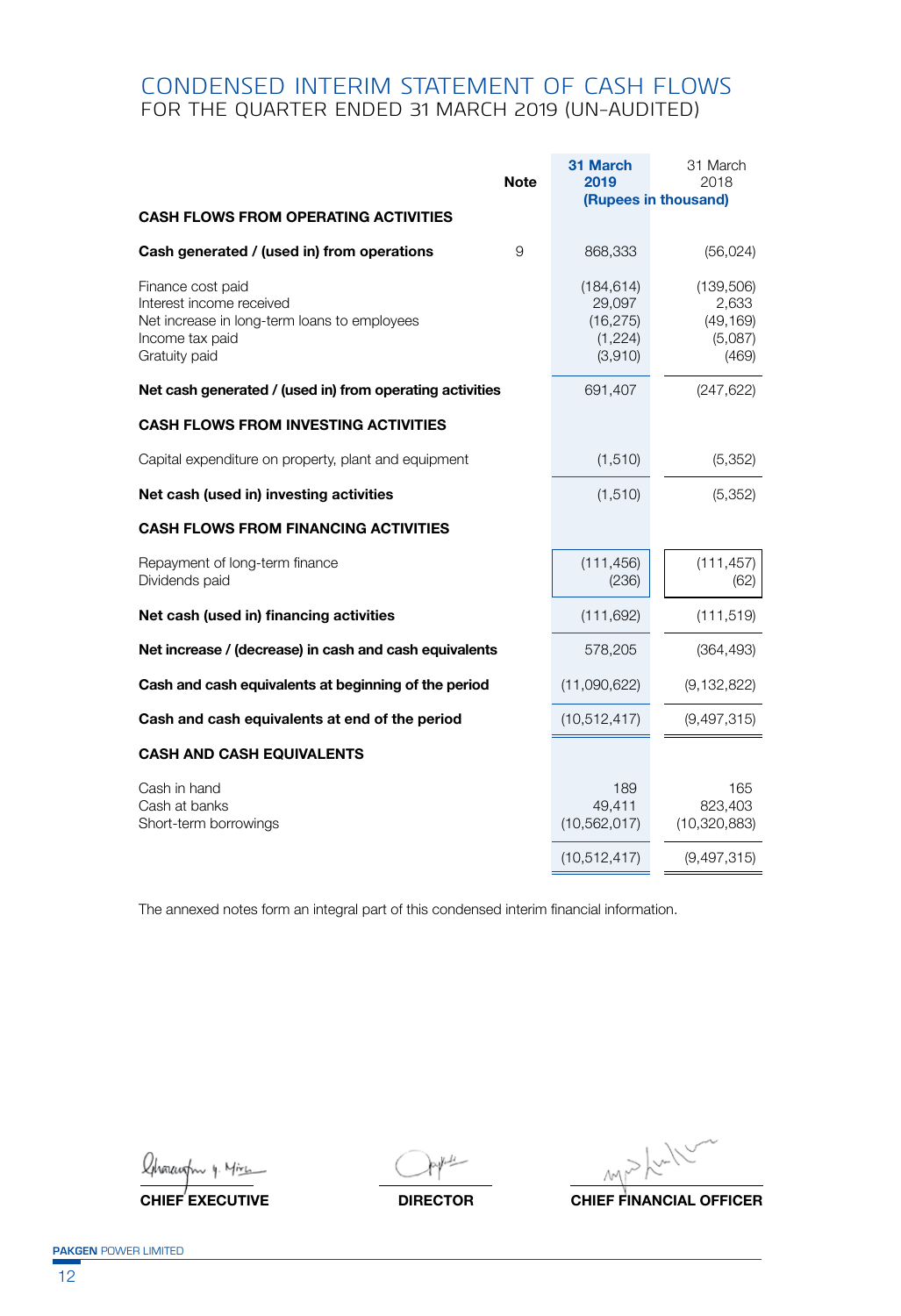### SELECTED NOTES TO THE CONDENSED INTERIM FINANCIAL INFORMATION FOR THE QUARTER ENDED 31 MARCH 2019 (UN-AUDITED)

#### 1. THE COMPANY AND ITS OPERATIONS

Pakgen Power Limited ("the Company") was incorporated in Pakistan on 22 June 1995 under the repealed Companies Ordinance, 1984 (now Companies Act, 2017). The registered office of the Company is situated at 53-A, Lawrence Road, Lahore. The ordinary shares of the Company are listed on Pakistan Stock Exchange Limited. The principal activities of the Company are to own, operate and maintain a fuel fired power station ("the Complex") having gross capacity of 365 MW in Mehmood Kot, Muzaffargarh, Punjab, Pakistan. The Company has a Power Purchase Agreement (PPA) with its sole customer, Central Power Purchasing Agency (Guarantee) Limited (CPPA-G) for 30 years which commenced from 01 February 1998.

#### 2. BASIS OF PREPARATION

#### **Statement of compliance**

 These financial statements have been prepared in accordance with the accounting and reporting standards as applicable in Pakistan. The accounting and reporting standards applicable in Pakistan comprise of:"

 International Financial Reporting Standards (IFRSs) issued by the International Accounting Standards Board (IASB) as notified under the Companies Act, 2017; and

 Provisions of and directives issued under the Companies Act, 2017.

 Where provisions of and directives issued under the Companies Act, 2017 differ from the IFRSs, the provisions of and directives issued under the Companies Act, 2017 have been followed."

#### **Exemption from applicability of certain interpretations to standards**

 Securities and Exchange Commission of Pakistan (SECP) granted waiver to all companies from the requirements of International Financial Reporting Interpretation Committee (IFRIC) 4 'Determining Whether an Arrangement Contains a Lease' through its notification, S.R.O. 24(1)/2012 dated 16 January 2012. Therefore, the Company is not required to account for the portion of its Power Purchase Agreement (PPA) with Central Power Purchasing Agency (Guarantee) Limited (CPPA-G) as a lease under International Accounting Standard (IAS) 17 'Leases'. Further, SECP also granted waiver for the requirements of IAS 21 'The Effects of Changes in Foreign Exchange Rates' in respect of accounting principle of capitalization of exchange differences to power sector companies. "

#### 3. ACCOUNTING POLICIES

 The accounting policies and methods of computation adopted for the preparation of this condensed interim financial information are same as applied in the preparation of the preceding audited annual financial statements of the Company for the year ended 31 December 2018.

#### 4. CRITICAL ACCOUNTING ESTIMATES AND JUDGMENTS

 The preparation of this condensed interim financial information in conformity with approved accounting standards requires the use of certain critical accounting estimates. It also requires management to exercise its judgment in the process of applying the Company's accounting policies. Estimates and judgments are continually evaluated and are based on historical experience and other factors, including expectations of future events that are believed to be reasonable under the circumstances.

 During preparation of this condensed interim financial information, the significant judgments made by the management in applying the Company's accounting policies and key sources of estimation and uncertainty were the same as those that applied in the preceding audited annual financial statements of the Company for the year ended 31 December 2018.

#### **4.1 Standard and amendments to published approved accounting standards that are effective in current year and are relevant to the company**

 Certain standards, amendments and interpertations to approved accounting standard are effective in the current year but are notrelevant orto have any significant effect on the companies' operation and are, therefore, not detailed in this condensed interim financial information.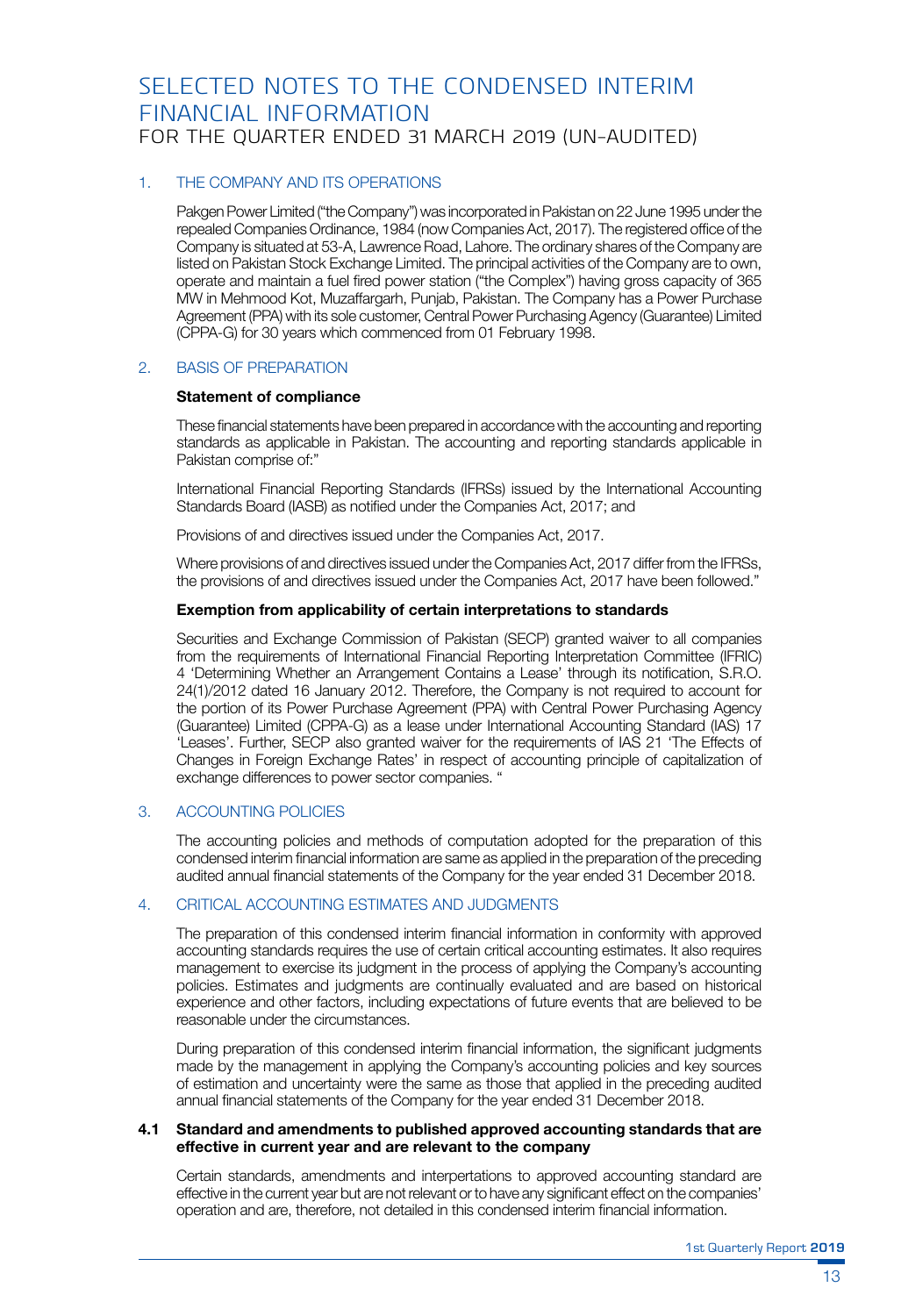#### **4.2 Amendments to published approved accounting standards that are effective in current year but not relevant to the company.**

 These are standards and amendments to published standards that are mandatory for accounting periods beginning on or after 01 January 2019 but are considered not to be relevant or do not have any significant impact on the companies' condensed interim financial information

|    |                                                                         | <b>Un-audited</b><br>31 March<br>2019 | Audited<br>31 December<br>2018<br>(Rupees in thousand) |
|----|-------------------------------------------------------------------------|---------------------------------------|--------------------------------------------------------|
| 5. | FROM BANKING COMPANY - SECURED                                          |                                       |                                                        |
|    | Long term loan<br>Less: Current portion shown under current liabilities | 222,913<br>222,913                    | 334,369<br>334,369                                     |
|    |                                                                         |                                       |                                                        |

#### 6. CONTINGENCIES AND COMMITMENTS

#### **6.1 Contingencies**

 There is no change in the contingencies disclosed in the preceding audited annual financial statements of the Company for the year ended 31 December 2018.

**6.1.1** The banks have issued the following on behalf of the company:

 a) The banks of the Company have issued letters of guarantee in favour of Pakistan State Oil Company Limited (PSO) - fuel supplier for an amount of Rupees 1,500 million (2018: Rupees 1,500 million).

#### **6.2 Commitments**

- **6.2.1** The Company has entered into a contract for a period of thirty years for purchase of fuel from Pakistan State Oil Company Limited (PSO). Under the terms of Fuel Supply Agreement (FSA), the Company is not required to buy any minimum quantity of fuel from PSO.
- **6.2.2** Commitments for capital expenditure as at reporting date are amounting to Rupees 69.916 million (31 Dec 2018: Rupees 3,799 million).

|     |                                                                                                             | <b>Un-audited</b><br>31 March<br>2019 | Audited<br>31 December<br>2018<br>(Rupees in thousand) |
|-----|-------------------------------------------------------------------------------------------------------------|---------------------------------------|--------------------------------------------------------|
| 7.  | PROPERTY, PLANT AND EQUIPMENT                                                                               |                                       |                                                        |
|     | Operating fixed assets (Note 7.1)<br>Capital work-in-progress                                               | 7,411,227<br>43,756                   | 7,634,699<br>45,564                                    |
|     |                                                                                                             | 7,454,983                             | 7,680,263                                              |
| 7.1 | <b>Operating fixed assets</b>                                                                               |                                       |                                                        |
|     | Opening Book value                                                                                          | 7,634,699                             | 8,482,603                                              |
|     | Add: Cost of Additions during the period / year<br>(Note 7.1.1)<br>Less: Book value of deletions during the | 3,373                                 | 75,528                                                 |
|     | period/year(7.1.2)<br>Less: Depreciation charged during the period / year                                   | 58<br>226,787                         | 1,915<br>921,517                                       |
|     |                                                                                                             | 7,411,227                             | 7,634,699                                              |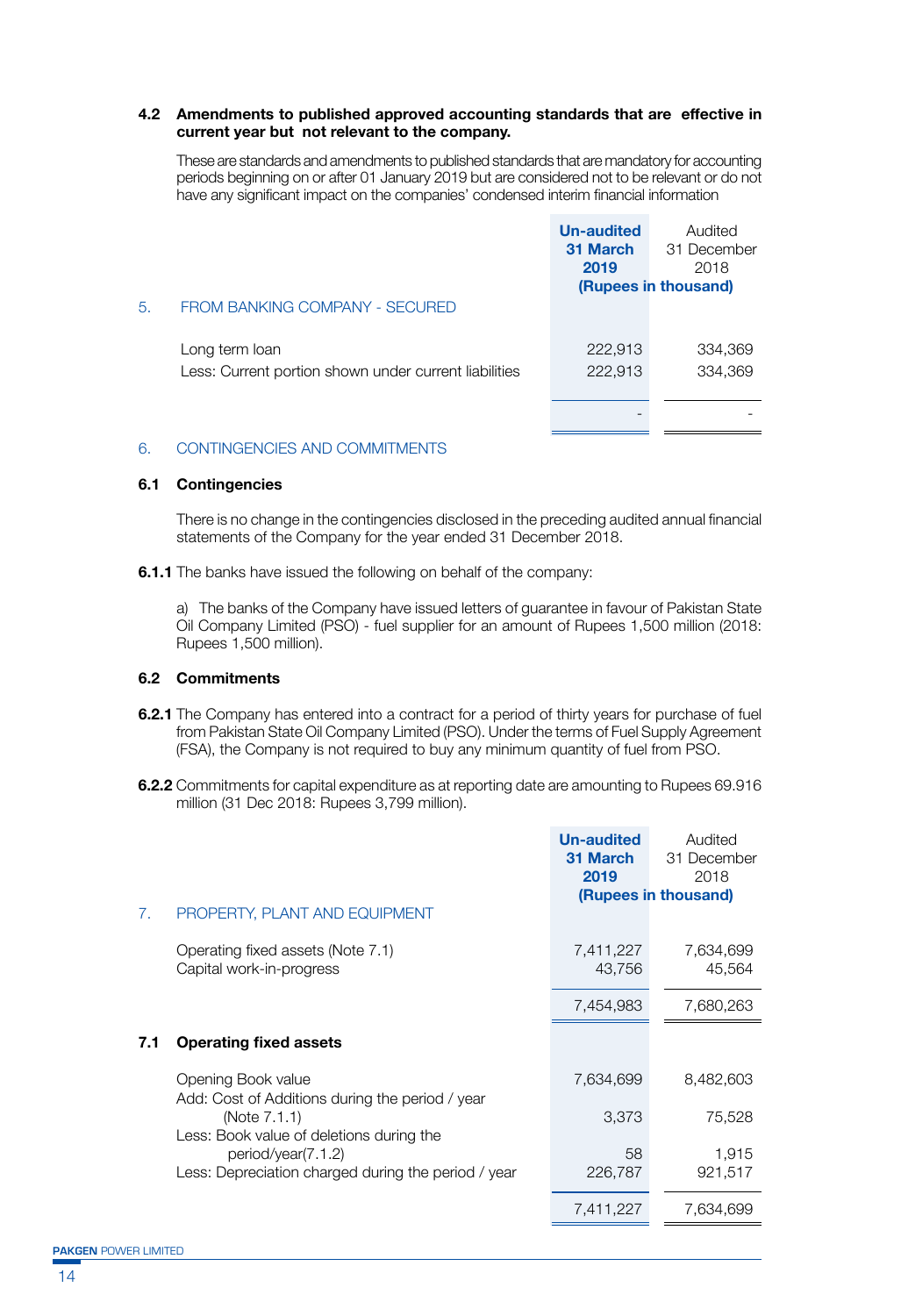|                                                                                                                    | <b>Un-audited</b><br>31 March<br>2019 | Audited<br>31 December<br>2018<br>(Rupees in thousand) |
|--------------------------------------------------------------------------------------------------------------------|---------------------------------------|--------------------------------------------------------|
| 7.1.1 Cost of additions                                                                                            |                                       |                                                        |
| Vehicles<br>Plant and Machinery<br>Furniture and fittings<br>Office Equipment<br>Electric equipment and appliances | 3,008<br>365                          | 65<br>73,319<br>557<br>572<br>1,015                    |
|                                                                                                                    | 3,373                                 | 75,528                                                 |
| 7.1.2 Book value of Deletions                                                                                      | 58                                    | 1,915                                                  |

|    |                                                                                                                                                                                       | Un-audited<br><b>Quarter Ended</b>                                              |                                                                             |
|----|---------------------------------------------------------------------------------------------------------------------------------------------------------------------------------------|---------------------------------------------------------------------------------|-----------------------------------------------------------------------------|
|    |                                                                                                                                                                                       | 31 March<br>2019                                                                | 31 March<br>2018                                                            |
|    |                                                                                                                                                                                       | (Rupees in thousand)                                                            |                                                                             |
| 8. | <b>COST OF SALES</b>                                                                                                                                                                  |                                                                                 |                                                                             |
|    | Fuel consumed<br>Operation and maintenance costs<br>Insurance cost<br>Liquidated damages<br>Depreciation<br>Others                                                                    | 2,120,295<br>79,835<br>142,043<br>9<br>212,756<br>1,395                         | 3,113,118<br>101,180<br>114,537<br>26<br>216,273<br>1,297                   |
|    |                                                                                                                                                                                       | 2,556,333                                                                       | 3,546,431                                                                   |
| 9. | CASH GENERATED FROM OPERATIONS                                                                                                                                                        |                                                                                 |                                                                             |
|    | Profit before taxation                                                                                                                                                                | 646,774                                                                         | 335,229                                                                     |
|    | Adjustment for non - cash charges and other items:<br>loss on disposal of asset<br>Depreciation<br>Provision for gratuity<br>Interest income<br>Finance cost                          | 226,787<br>3,834<br>(29,097)<br>319,853                                         | 230,365<br>3,508<br>(2,633)<br>174,706                                      |
|    | Cash flows from operating activities before<br>working capital changes                                                                                                                | 1,168,151                                                                       | 741,175                                                                     |
|    | (Increase) / decrease in current assets:                                                                                                                                              |                                                                                 |                                                                             |
|    | Stores, spare parts and other consumables<br>Fuel stock<br>Trade debts<br>Advances and short-term prepayments<br>Other receivables<br>Loan to assocaited co.<br>Sales tax recoverable | (5,376)<br>(737, 411)<br>167,113<br>(62, 558)<br>136,350<br>50,000<br>(76, 206) | (18,350)<br>(122, 878)<br>(1,478,096)<br>(65, 668)<br>267,502<br>(134, 567) |
|    |                                                                                                                                                                                       | (528,088)                                                                       | (1,552,057)                                                                 |
|    | (Decrease) / increase in trade and other payables                                                                                                                                     | 228,270                                                                         | 754,858                                                                     |
|    |                                                                                                                                                                                       | 868,333                                                                         | (56, 024)                                                                   |

1st Quarterly Report **2019**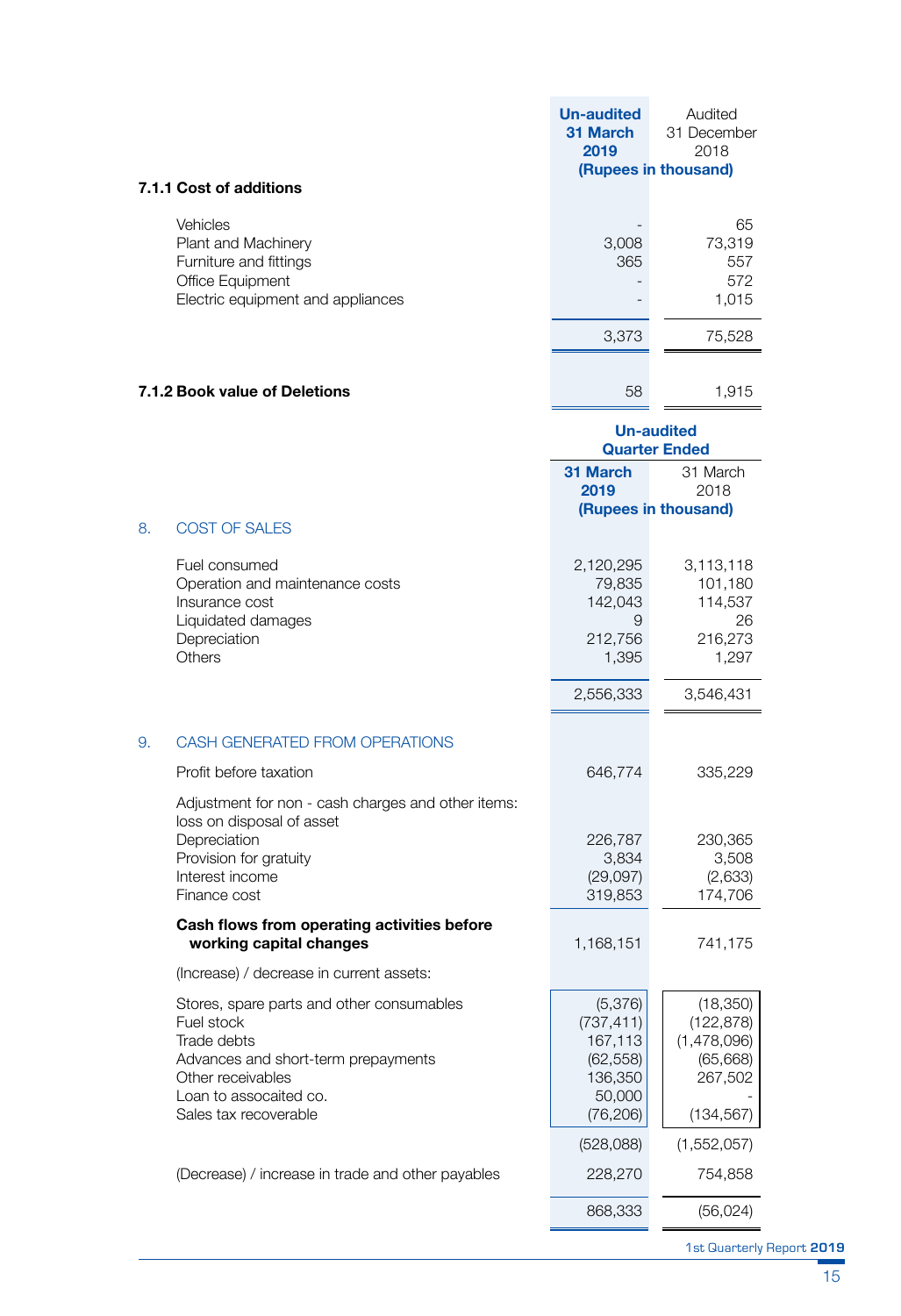#### 10. TRANSACTIONS WITH RELATED PARTIES

 The related parties of the Company comprise of associated undertakings, other related group companies and key management personnel. Transactions with related parties include expenses charged between these companies. The Company in the normal course of business carries out transactions with various related parties. Detail of transactions with related parties other than those which have been specifically disclosed elsewhere in these financial statements are as follows:

|                                                                    |                                                                    | Un-audited<br><b>Quarter Ended</b> |                                          |
|--------------------------------------------------------------------|--------------------------------------------------------------------|------------------------------------|------------------------------------------|
|                                                                    |                                                                    | 31 March<br>2019                   | 31 March<br>2018<br>(Rupees in thousand) |
| Associated company                                                 | <b>Nature of transaction</b>                                       |                                    |                                          |
| Adamjee Insurance<br>Company Limited<br>Security General Insurance | Insurance premium<br>Insurance claim received                      | 3,398<br>381                       | 4,715<br>61                              |
| Company Limited                                                    | Insurance premium                                                  | 164,545                            | 132,681                                  |
| Lalpir Power Limited                                               | Share of expenses<br>Loan given<br>Loan repaid<br>Interest charged | 732,862<br>662,000<br>2,463        | 5,400                                    |
| Nishat (Aziz Avenue) hotels<br>and properties Limited              | Rent                                                               | 1,570                              | 1,570                                    |
| Nishat Hotels and<br>Properties Limited                            | Loan given<br>Loan repaid<br>Interest charged                      | 1,000,000<br>50,000<br>26,308      |                                          |
| Pakistan Aviators and<br>Aviation (Private) Limited                | Flying services                                                    | 18,108                             | 19,400                                   |
| Nishat Hospitality (Private) Limited                               | Boarding and<br>Lodging services                                   |                                    | 17                                       |
| <b>STAFF RETIREMENT</b><br><b>BENEFIT PLANS</b>                    |                                                                    |                                    |                                          |
| Provident fund<br>Gratuity fund                                    | Contribution made<br>Contribution made                             | 4,443<br>3,834                     | 4,311<br>3,508                           |
| <b>KEY MANAGEMENT</b><br><b>PERSONNEL</b>                          | Remuneration                                                       | 11,028                             | 11,023                                   |

#### 11. FINANCIAL RISK MANAGEMENT

 The Company's activities expose it to a variety of financial risks: market risk (including currency risk, other price risk and interest rate risk), credit risk and liquidity risk. The Company's overall risk management programme focuses on the unpredictability of financial markets and seeks to minimize potential adverse effects on the Company's financial performance.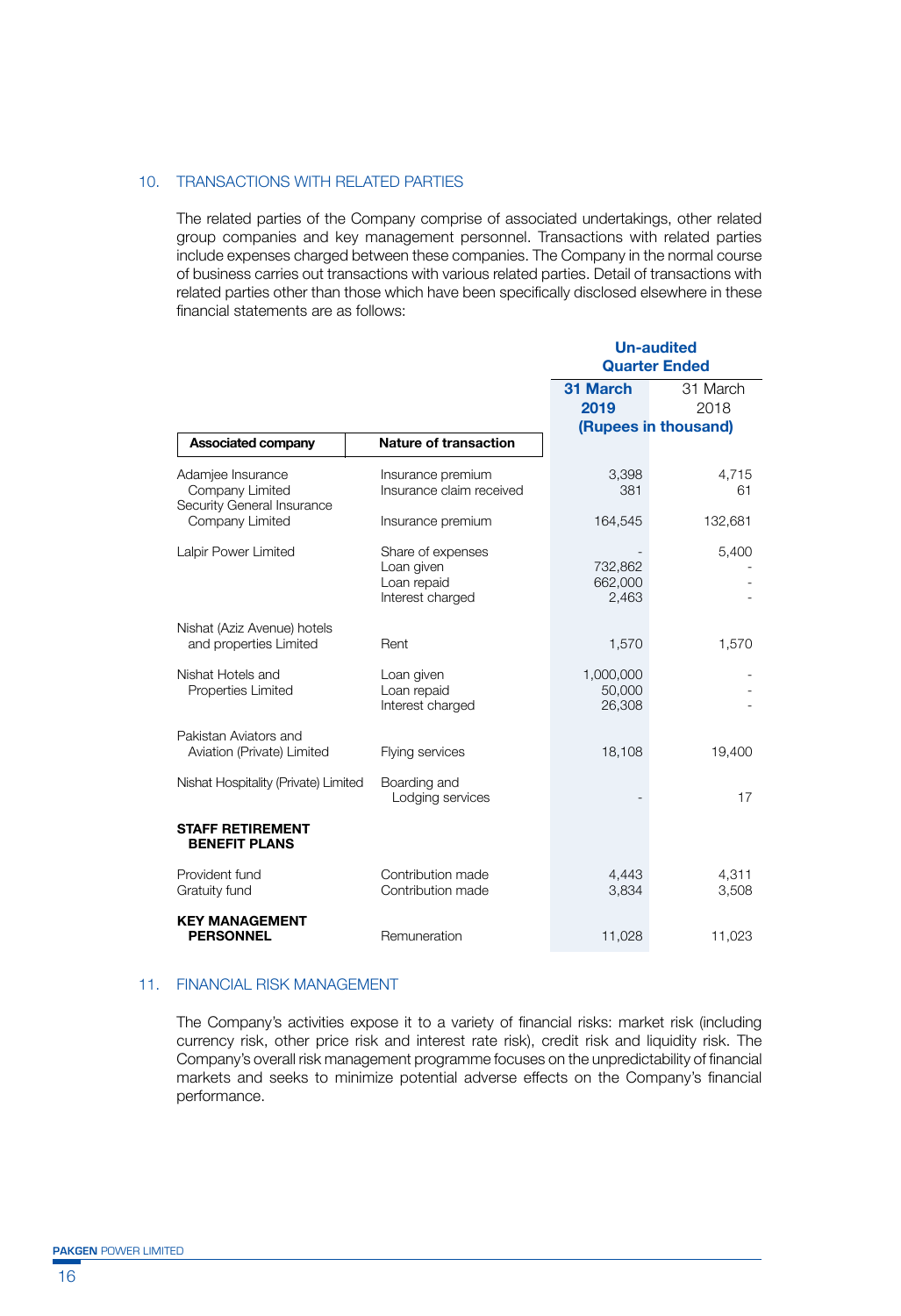Risk management is carried out by the Company's finance department under policies approved by the Board of Directors (the Board). The Company's finance department evaluates and hedges financial risks. The Board provides principles for overall risk management, as well as policies covering specific areas such as currency risk, other price risk, interest rate risk, credit risk, liquidity risk and investment of excess liquidity. All treasury related transactions are carried out within the parameters of these policies.

 The condensed interim financial information does not include any financial risk management information and disclosures required in the annual financials statements, and should be read in conjuction with the comapanies annual financial statements as at 31st December 2018.

#### 12. CORRESPONDING FIGURES

 In order to comply with the requirements of International Accounting Standard 34 "Interim Financial Reporting", the condensed interim balance sheet and condensed interim statement of changes in equity have been compared with balances of audited annual financial statements of preceding financial year, whereas, the condensed interim profit and loss account, condensed interim cash flow statement have been compared with the balances of comparable period of immediately preceding financial year.

 Corresponding figures have been re-arranged, wherever necessary, for the purpose of comparison however, no significant re-arrangements have been made.

#### 13. DATE OF AUTHORISATION FOR ISSUE

 This condensed interim financial information was authorized for issue on 25 April 2019 by the Board of Directors of the Company.

#### 14. GENERAL

 Figures have been rounded off to the nearest thousand Rupees.

**CHIEF EXECUTIVE DIRECTOR CHIEF FINANCIAL OFFICER**